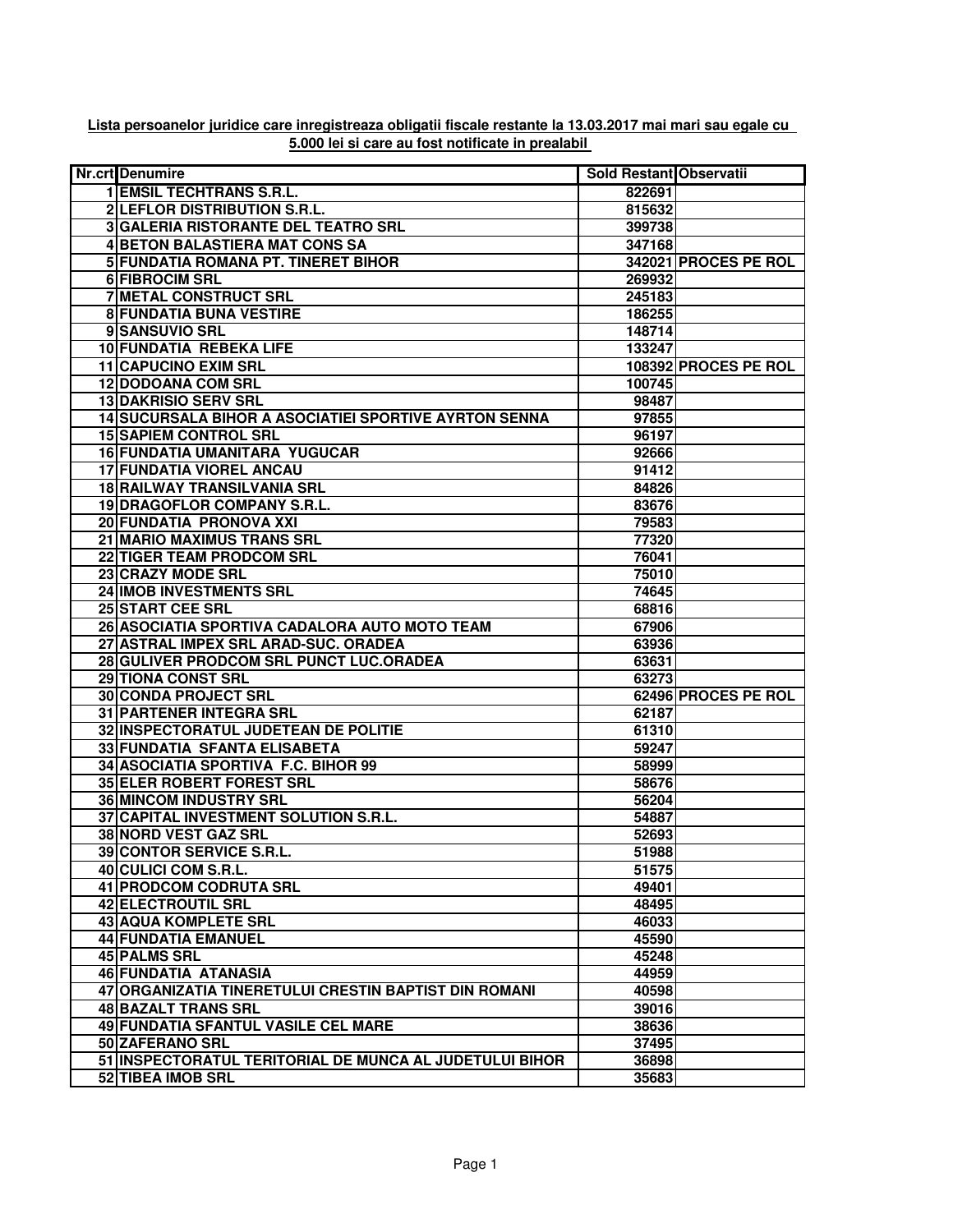| <b>Nr.crt</b> Denumire                                | Sold Restant Observatii |  |
|-------------------------------------------------------|-------------------------|--|
| 53 STATIUNEA DE CERCETARE - DEZVOLTARE AGRICOLA ORADE | 35525                   |  |
| <b>54 LICUDAM SRL</b>                                 | 35410                   |  |
| 55 GARZEN SERV PROD SRL                               | 34613                   |  |
| <b>56 MAMA CENTER</b>                                 | 34180                   |  |
| 57 FUNDATIA AGRARIA                                   | 33368                   |  |
| 58 COMALIM 57 LUPSEA SA                               | 33169                   |  |
| 59 INSTALATII FRIGORIFICE M.R.I. S.R.L.               | 32801                   |  |
| 60 FUNDATIA MIORITA                                   | 31723                   |  |
| 61 RESPV SRL                                          | 31099                   |  |
| 62 FUNDATIA MOISE                                     | 30640                   |  |
| 63 VAZCOM SRL                                         | 30601                   |  |
| <b>64 LESITAL SRL</b>                                 | 29995                   |  |
| 65 FUNDATIA AGAPE                                     | 29606                   |  |
| 66 GELATERIA SANDRO SRL                               | 29296                   |  |
| <b>67 LOGICA FOX SRL</b>                              | 28762                   |  |
| 68 POD SERV COM S.R.L.                                | 27812                   |  |
| 69 ROSNIC COM S.R.L.                                  | 27149                   |  |
| <b>70 TERASTON INVEST SRL</b>                         | 27139                   |  |
| 71 FUNDATIA BRAVO HELP                                | 26911                   |  |
| <b>72 CIMREX SRL</b>                                  | 26417                   |  |
| 73 EXPRES BUSINESS INVESTMENT SRL                     | 26157                   |  |
| <b>74 FUNDATIA CERTO</b>                              | 25995                   |  |
| 75 CASA DE EDITURA SI PRESA FOGET 2006 SRL            | 25554                   |  |
| <b>76 ROMPUF IMPEX SRL</b>                            | 24763                   |  |
| 77 FUNDATIA DE INTRAJUTORARE RABINUL                  | 24057                   |  |
| 78 CRISMONA SERV S.R.L.                               | 23907                   |  |
| <b>79 EDIL GAMA</b>                                   | 23687                   |  |
| 80 LAND CONSULTING EVENT SRL                          | 23625                   |  |
| 81 COYOTE UGLY SRL                                    | 23585                   |  |
| 82 RONCRIS SRL                                        | 23447                   |  |
| 83 ORFOREST SRL                                       | 23376                   |  |
| 84 FUNDATIA ORDINUL DE MALTA                          | 23208                   |  |
| <b>85 FUNDATIA MARCELLO</b>                           | 22867                   |  |
| 86 FEDEX TRANSPORT SRL                                | 22865                   |  |
| <b>87 SAPPE MARKETING SRL</b>                         | 22783                   |  |
| 88 MEGAMOTORS TRANS SRL                               | 22739                   |  |
| 89 GORDAN & BODEAN S.R.L.                             | 22272                   |  |
| 90 INVEST SUNRISE COM S.R.L.                          | 22244                   |  |
| 91 FUNDATIA PENTRU AJUTOARE UMANITARE LATIMERIA       | 22224                   |  |
| 92 SPERANTA - SERVICII SI COMERT SRL                  | 22069                   |  |
| 93 ASOCIATIA AVA EMANUEL                              | 21929                   |  |
| 94 VALMIEX COMPANY S.R.L.                             | 21835                   |  |
| 95 BEE FEE CONSULTING SRL                             | 21615                   |  |
| 96 DONETII COM SRL                                    | 21548                   |  |
| 97 VELOCOMTEC SRL                                     | 21384                   |  |
| 98 BELA INDEX TRANS S.R.L.                            | 21138                   |  |
| 99 SATTECH SRL                                        | 21117                   |  |
| 100 SHOPPING CENTER HOLDING SRL                       | 20898                   |  |
| 101 DANDAPHNE TRANS S.R.L.                            | 20650                   |  |
| 102 EUROSTAR PRO INVEST SRL                           | 20376                   |  |
| 103 SOVECO ROMANIA SRL                                | 19605                   |  |
| 104 PROMO PROD INVEST SRL                             | 19343                   |  |
| 105 FUNDATIA PELLE                                    | 19170                   |  |
| 106 FUNDATIA DE INTRAJUTORARE PRO - HELP              | 18779                   |  |
| 107 FUNDATIA MARIA HILFE                              | 18647                   |  |
|                                                       |                         |  |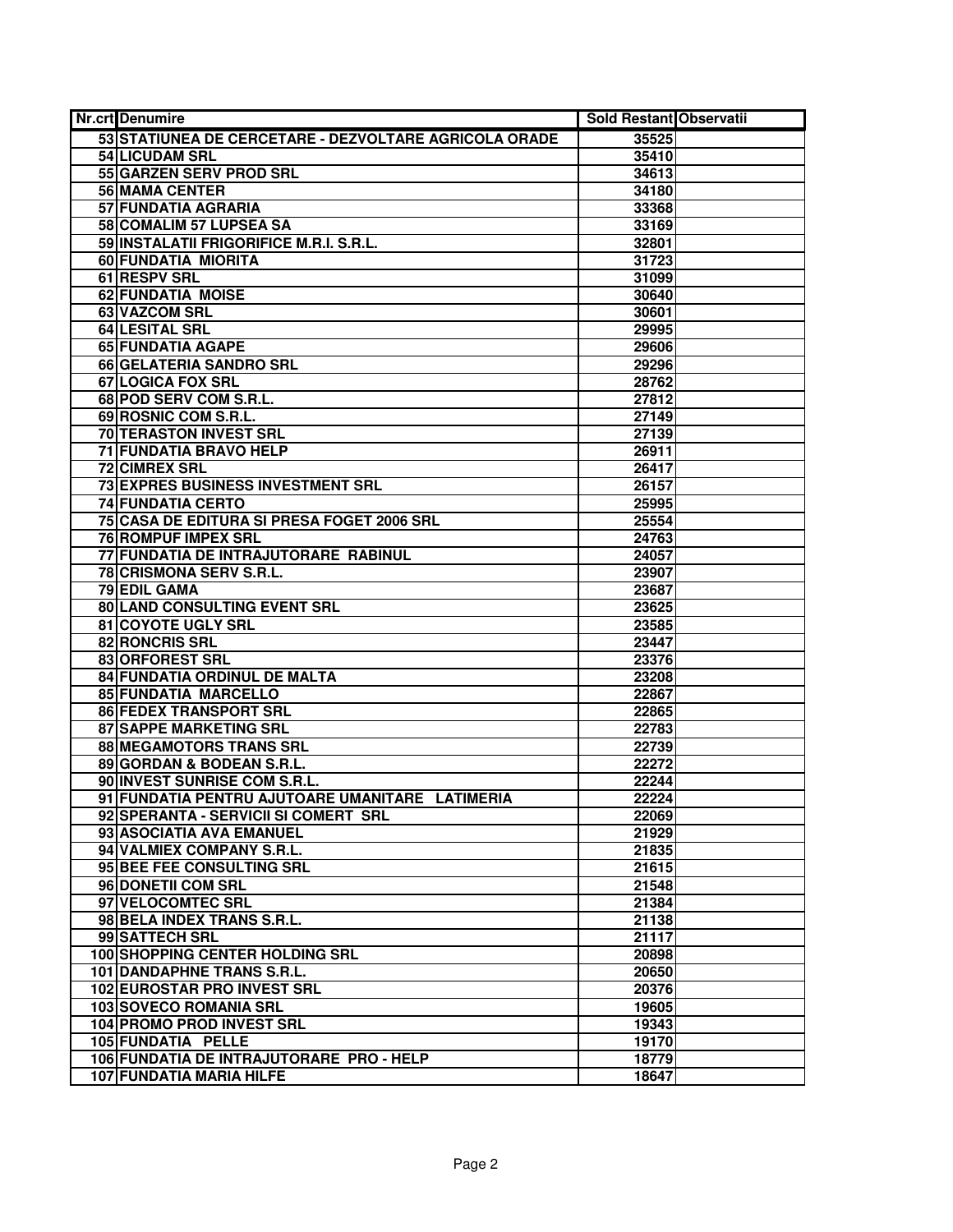| <b>Nr.crt Denumire</b>               | Sold Restant Observatii |  |
|--------------------------------------|-------------------------|--|
| 108 M.C.C. OIL DOWNSTREAM SRL        | 18012                   |  |
| <b>109 GENCO CARWASH SRL</b>         | 17953                   |  |
| 110 <b>IRISOIL SRL</b>               | 17614                   |  |
| 111 EURO LOAD INTERNATIONAL SRL      | 17174                   |  |
| <b>112 MATE FOREST SRL</b>           | 17173                   |  |
| 113 MILLSTAR PROD S.R.L.             | 17088                   |  |
| <b>114 MACABEI SERV SRL</b>          | 16932                   |  |
| <b>115 FUNDATIA UNIVERSITARIA</b>    | 16816                   |  |
| 116 PAND-COM-IMPEX SRL               | 16779                   |  |
| <b>117 FUNDATIA TARGET</b>           | 16684                   |  |
| <b>118 FUNDATIA CONEXIUNI</b>        | 16453                   |  |
| 119 RESTAURANT LA GALLERIA S.R.L.    | 16156                   |  |
| <b>120 FUNDATIA TIMOTEI</b>          | 16101                   |  |
| <b>121 FUNDATIA DAHL</b>             | 16033                   |  |
| <b>122 FUNDATIA SFANTA MARIA</b>     | 15994                   |  |
| 123 PIZZAROLA SRL                    | 15900                   |  |
| <b>124 SPIRALEXA SRL</b>             | 15875                   |  |
| <b>125 GINOBRI TRANSCOM SRL</b>      | 15827                   |  |
| 126 FABRIZIO SRL                     | 15417                   |  |
| <b>127 FUNDATIA AUMAR</b>            | 15305                   |  |
| <b>128 TABAC TRANSILVANIA SRL</b>    | 15228                   |  |
| 129 CALICOR GROUP SRL                | 15132                   |  |
| 130 WORLD ACTIV COMPANY SRL          | 15091                   |  |
| 131 PORTAN I. CALIN CAB. AVOC.       | 14950                   |  |
| 132 FUNDATIA CULTURALA PHOENIX       | 14919                   |  |
| <b>133 VALSPUM SRL</b>               | 14639                   |  |
| <b>134 FUNDATIA APOCALIPTUS</b>      | 14569                   |  |
| <b>135 ITALIAN TRADING S.R.L.</b>    | 14300                   |  |
| 136 PROIECT GEO 2003 SRL             | 13849                   |  |
| 137 PROSTAR CRISTAL SRL              | 13737                   |  |
| 138 ROXANAFLOR SRL                   | 13737                   |  |
| <b>139 TECHNO BUILD SRL</b>          | 13519                   |  |
| <b>140 PROFICOM SRL</b>              | 13408                   |  |
| <b>141 INTENSIV OIL GROUP SRL</b>    | 13171                   |  |
| <b>142 ANABOND SRL</b>               | 13116                   |  |
| <b>143 TOMI OIL SRL</b>              | 13097                   |  |
| 144 SAN - TEAM ROMANIA S.R.L.        | 13070                   |  |
| <b>145 KUN TRUCK SRL</b>             | 13036                   |  |
| 146 ZIMRA S.R.L.                     | 12867                   |  |
| <b>147 FUNDATIA IULIAN HUMANITAS</b> | 12840                   |  |
| 148 FLONEL SERVICE S.R.L.            | 12532                   |  |
| 149 MESTERUL CASEI SRL               | 12516                   |  |
| <b>150 TOTAL ENERGY PV SRL</b>       | 12470                   |  |
| <b>151 SIBROM SERV SRL</b>           | 12304                   |  |
| <b>152 DOE PREST SRL</b>             | 12175                   |  |
| <b>153 AKTAA COMPANY IMPEX SRL</b>   | 11846                   |  |
| <b>154 YASSISS WORLD SRL</b>         | 11784                   |  |
| <b>155 ASOCIATIA DAVID CENTER</b>    | 11728                   |  |
| <b>156 AYMAN SRL</b>                 | 11678                   |  |
| <b>157 MAKEART SRL</b>               | 11678                   |  |
| 158 MOLDOTRANS INTERNATIONAL S.R.L.  | 11615                   |  |
| 159 MOBILAELIT STYLE DESIGN S.R.L.   | 11561                   |  |
| <b>160 PLASTIKAROM SRL</b>           | 11252                   |  |
| 161 FUNDATIA PRIETENIA ROMANO-TURCA  | 11223                   |  |
| 162 CRISTINA & IOANA SRL             | 11171                   |  |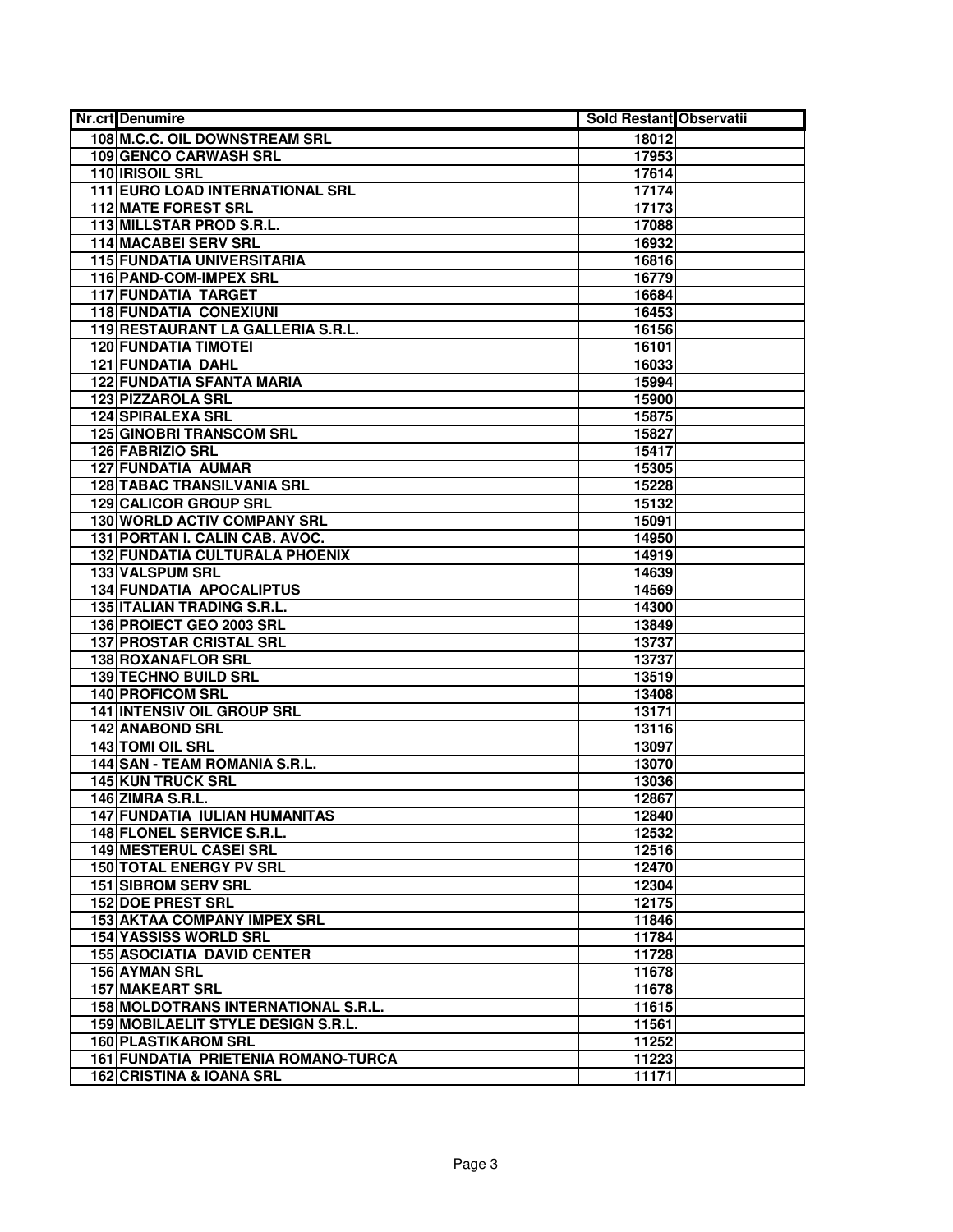| <b>Nr.crt</b> Denumire                                | <b>Sold Restant Observatii</b> |  |
|-------------------------------------------------------|--------------------------------|--|
| 163 EUROGERARDO SRL                                   | 11032                          |  |
| <b>164 LODIANA INVEST SRL</b>                         | 10857                          |  |
| <b>165 VEST TRUCKRO SRL</b>                           | 10647                          |  |
| <b>166 FUNDATIA LIBERIS BIHOR</b>                     | 10591                          |  |
| 167 TAR & TAR BROKER DE ASIGURARE S.R.L.              | 10551                          |  |
| <b>168 DORIRINA CONT SRL</b>                          | 10539                          |  |
| <b>169 FUNDATIA SPERANTA VESNICA</b>                  | 10229                          |  |
| 170 FUNDATIA STUDENTILOR ECOLOGI SILVA                | 10209                          |  |
| 171 ASOCIATIA EL SADAI                                | 10135                          |  |
| 172 MUREDIA S.R.L.                                    | 10093                          |  |
| 173 GEO & LENY TRANS SRL                              | 9868                           |  |
| <b>174 LAGALION SRL</b>                               | 9868                           |  |
| 175 ASOCIATIA CULTURALA CANTATA MELODICA - SUCURSAL   | 9768                           |  |
| 176 RUNNER COM S.R.L.                                 | 9653                           |  |
| <b>177 IARA VET COM SRL</b>                           | 9623.92                        |  |
| 178 FRATELLI PINTO SRL                                | 9533                           |  |
| 179 FUNDATIA SFANTUL GHEORGHE BIRUITORUL              | 9439                           |  |
| <b>180 PANTOS TOURS SRL</b>                           | 9217                           |  |
| <b>181 FUNDATIA UMANITARA MEDUZA</b>                  | 9209                           |  |
| 182 REPUBLIC CAFE SRL                                 | 9201                           |  |
| <b>183 HALINOTRANS SRL</b>                            | 9078                           |  |
| <b>184 BISERICA CRESTINA BAPTISTA EPISCOPIA BIHOR</b> | 9054                           |  |
| <b>185 FASTLINK SRL</b>                               | 9045                           |  |
| 186 COMPPIL S.A.                                      | 9036                           |  |
| 187 DIESEL IMPEX SRL                                  | 9035                           |  |
| 188 FUNDATIA DE INTRAJUTORARE CARPATICA               | 8875                           |  |
| <b>189 BIEFE CASA SRL</b>                             | 8874                           |  |
| <b>190 NYMPHEA INVEST SRL</b>                         | 8725                           |  |
| 191 DODO PRODCOM S.R.L.                               | 8704                           |  |
| 192 COMPANIA DE SERVICII FINANCIARE MODRU SRL         | 8641                           |  |
| 193 FUNDATIA TEODORA CARITY                           | 8510                           |  |
| <b>194 FUNDATIA RALUCA</b>                            | 8444                           |  |
| 195 ASOCIATIA CENTRUL DE STUDII CRESTINE              | 8379                           |  |
| 196 FORESTSOFT SRL                                    | 8377                           |  |
| 197 CONFREP S.R.L.                                    | 8316                           |  |
| <b>198 ALCAHIM SRL</b>                                | 8277                           |  |
| 199 KISS CAFFE SRL                                    | 8277                           |  |
| 200 LORIAN TRADE S.R.L.                               | 8277                           |  |
| 201 LUSEL PROD SRL                                    | 8250                           |  |
| 202 DI GRANDA COM SRL                                 | 8218                           |  |
| 203 MOBEXPRES SRL                                     | 8211                           |  |
| 204 MIFLO STYLE SRL                                   | 8187                           |  |
| 205 CORASON SRL                                       | 8078                           |  |
| 206 CASA AMBIENT SRL                                  | 7975                           |  |
| 207 MEDAVID SRL                                       | 7860                           |  |
| 208 ASOCIATIA CARITATIVA ROMANO-ENGLEZA MEDICAID      | 7855                           |  |
| 209 BIATOD SRL                                        | 7835                           |  |
| 210 FUNDATIA LUKANCA                                  | 7827                           |  |
| 211 EGBERT AGRISERVICES SRL                           | 7732                           |  |
| 212 ANCILIA SRL                                       | 7672                           |  |
| 213 ADJARA COM SRL                                    | 7556                           |  |
| 214 FGM SOLAR SRL                                     | 7453                           |  |
| 215 LOGONOVO SRL                                      | 7452                           |  |
| 216 CASIMO CLUB SRL                                   | 7437                           |  |
| <b>217 FAGIANCA SRL</b>                               | 7427                           |  |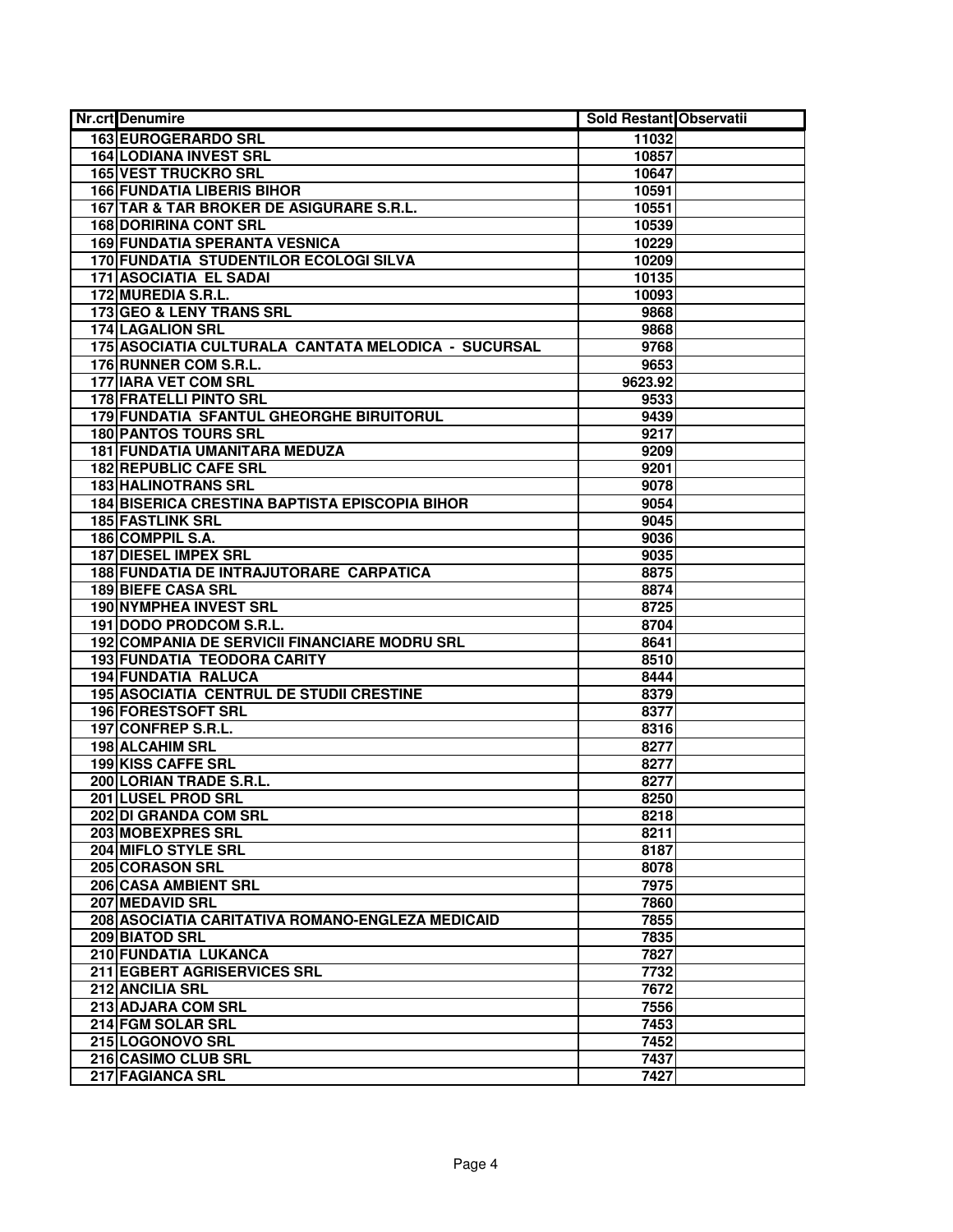| 218 LUC-TAV PRODCOMSERV S.R.L.<br>7423<br>219 UNITED EVASION SRL<br>7364<br><b>220 DANIS CONFEXIM SRL</b><br>7322<br>221 NEFTUN PROD IMPEX S.R.L.<br>7306<br>222 FELISON PROD SRL<br>7243<br><b>223 FLORINEL PROD</b><br>7177<br>224 P.A.V. SRL<br>7174<br>225 EXTRAPAN S.R.L.<br>7026<br>226 INTERROSI SRL<br>7021<br>227 BENY M SERVCOM S.R.L.<br>7020<br>228 PEDRINO SRL<br>6997<br>229 FARAUIBO SRL<br>6867<br>230 MONTANA PLAY S.R.L.<br>6867<br>231 TOPSPORT DEMIAN SRL<br>6807<br>232 REPADY EXPRES SRL<br>6791<br>6757<br>233 LISATRANS S.R.L.<br>234 GABI & LACI SRL<br>6753<br>235 HIDROSIM SRL<br>6720<br>236 PUPA COM S.R.L.<br>6677<br>237 FUNDATIA ARIANNA<br>6646<br>238 ACONTES SRL<br>6618<br>239 DULCE PUGLIA SRL<br>6601<br>240 FUNDATIA DE INTRAJUTORARE FLORIANOR<br>6580<br>241 METAL CASA SRL<br>6579<br>242 CARIMP CONSTRUCT SRL<br>6571<br>243 MAR INTERNATIONAL TRANS S.R.L.<br>6561<br>244 CONSULATUL ONORIFIC AL REPUBLICII SLOVACE<br>6553<br>245 SUPER CONFORT SRL<br>6540<br>246 FUNDATIA OMENIA SOCIALA ARTA DE A FI OM FILIALA<br>6482<br>247 BOGDINEL SRL<br>6477<br>248 CAFE AFRIKA SRL<br>6471<br>249 LOC VECHI SRL<br>6463<br>250 CLEMENT NAPOLEON SRL<br>6453<br>251 MULTIPROIECT CONSULT SRL<br>6306<br>252 BIG INFO SRL<br>6299<br>253 GEORGIENII TRANS SRL<br>6282<br>6257<br>254 AMBIENT SYSTEMS SRL<br>255 TASMANIA PROD-COM SRL<br>6253<br>256 SINDICATUL SOFERILOR BIHOR DIN S.C. TAXI-BIHOR ORA<br>6208<br>257 VALTAUR TRANS SRL<br>6199<br>258 REDIS TRANS SRL<br>6180<br>259 NELSIMONA S.R.L.<br>6004<br>260 MARCVAL SRL<br>5998<br>261 TODIANA SRL<br>5996<br>262 SIRACUSA SRL<br>5973<br>263 NEL&VICHI SRL<br>5948<br><b>264 MOTORSMITH SRL</b><br>5922<br><b>265 RADANIA SRL</b><br>5900<br><b>266 ZEAN COM SRL</b><br>5889<br>267 DORYCOR TOURS S.R.L.<br>5871<br>268 CARNIVAL CREW SRL<br>5870<br><b>269 GIUSEPPE IMOBILIARE SRL</b><br>5850<br>270 EUROPOL RECYCLING SRL<br>5845<br>271 DISTRIBUTIE CARNE PROASPATA SRL<br>5843<br>272 MILANO LOGISTIC SRL<br>5837 | <b>Nr.crt</b> Denumire | <b>Sold Restant Observatii</b> |  |
|--------------------------------------------------------------------------------------------------------------------------------------------------------------------------------------------------------------------------------------------------------------------------------------------------------------------------------------------------------------------------------------------------------------------------------------------------------------------------------------------------------------------------------------------------------------------------------------------------------------------------------------------------------------------------------------------------------------------------------------------------------------------------------------------------------------------------------------------------------------------------------------------------------------------------------------------------------------------------------------------------------------------------------------------------------------------------------------------------------------------------------------------------------------------------------------------------------------------------------------------------------------------------------------------------------------------------------------------------------------------------------------------------------------------------------------------------------------------------------------------------------------------------------------------------------------------------------------------------------------------------------------------------------------------------------------------------------------------------------------------------------------------------------------------------------------------------------------------------------------------------------------------------------------------------------------------------------------------------------------------------------------------------|------------------------|--------------------------------|--|
|                                                                                                                                                                                                                                                                                                                                                                                                                                                                                                                                                                                                                                                                                                                                                                                                                                                                                                                                                                                                                                                                                                                                                                                                                                                                                                                                                                                                                                                                                                                                                                                                                                                                                                                                                                                                                                                                                                                                                                                                                          |                        |                                |  |
|                                                                                                                                                                                                                                                                                                                                                                                                                                                                                                                                                                                                                                                                                                                                                                                                                                                                                                                                                                                                                                                                                                                                                                                                                                                                                                                                                                                                                                                                                                                                                                                                                                                                                                                                                                                                                                                                                                                                                                                                                          |                        |                                |  |
|                                                                                                                                                                                                                                                                                                                                                                                                                                                                                                                                                                                                                                                                                                                                                                                                                                                                                                                                                                                                                                                                                                                                                                                                                                                                                                                                                                                                                                                                                                                                                                                                                                                                                                                                                                                                                                                                                                                                                                                                                          |                        |                                |  |
|                                                                                                                                                                                                                                                                                                                                                                                                                                                                                                                                                                                                                                                                                                                                                                                                                                                                                                                                                                                                                                                                                                                                                                                                                                                                                                                                                                                                                                                                                                                                                                                                                                                                                                                                                                                                                                                                                                                                                                                                                          |                        |                                |  |
|                                                                                                                                                                                                                                                                                                                                                                                                                                                                                                                                                                                                                                                                                                                                                                                                                                                                                                                                                                                                                                                                                                                                                                                                                                                                                                                                                                                                                                                                                                                                                                                                                                                                                                                                                                                                                                                                                                                                                                                                                          |                        |                                |  |
|                                                                                                                                                                                                                                                                                                                                                                                                                                                                                                                                                                                                                                                                                                                                                                                                                                                                                                                                                                                                                                                                                                                                                                                                                                                                                                                                                                                                                                                                                                                                                                                                                                                                                                                                                                                                                                                                                                                                                                                                                          |                        |                                |  |
|                                                                                                                                                                                                                                                                                                                                                                                                                                                                                                                                                                                                                                                                                                                                                                                                                                                                                                                                                                                                                                                                                                                                                                                                                                                                                                                                                                                                                                                                                                                                                                                                                                                                                                                                                                                                                                                                                                                                                                                                                          |                        |                                |  |
|                                                                                                                                                                                                                                                                                                                                                                                                                                                                                                                                                                                                                                                                                                                                                                                                                                                                                                                                                                                                                                                                                                                                                                                                                                                                                                                                                                                                                                                                                                                                                                                                                                                                                                                                                                                                                                                                                                                                                                                                                          |                        |                                |  |
|                                                                                                                                                                                                                                                                                                                                                                                                                                                                                                                                                                                                                                                                                                                                                                                                                                                                                                                                                                                                                                                                                                                                                                                                                                                                                                                                                                                                                                                                                                                                                                                                                                                                                                                                                                                                                                                                                                                                                                                                                          |                        |                                |  |
|                                                                                                                                                                                                                                                                                                                                                                                                                                                                                                                                                                                                                                                                                                                                                                                                                                                                                                                                                                                                                                                                                                                                                                                                                                                                                                                                                                                                                                                                                                                                                                                                                                                                                                                                                                                                                                                                                                                                                                                                                          |                        |                                |  |
|                                                                                                                                                                                                                                                                                                                                                                                                                                                                                                                                                                                                                                                                                                                                                                                                                                                                                                                                                                                                                                                                                                                                                                                                                                                                                                                                                                                                                                                                                                                                                                                                                                                                                                                                                                                                                                                                                                                                                                                                                          |                        |                                |  |
|                                                                                                                                                                                                                                                                                                                                                                                                                                                                                                                                                                                                                                                                                                                                                                                                                                                                                                                                                                                                                                                                                                                                                                                                                                                                                                                                                                                                                                                                                                                                                                                                                                                                                                                                                                                                                                                                                                                                                                                                                          |                        |                                |  |
|                                                                                                                                                                                                                                                                                                                                                                                                                                                                                                                                                                                                                                                                                                                                                                                                                                                                                                                                                                                                                                                                                                                                                                                                                                                                                                                                                                                                                                                                                                                                                                                                                                                                                                                                                                                                                                                                                                                                                                                                                          |                        |                                |  |
|                                                                                                                                                                                                                                                                                                                                                                                                                                                                                                                                                                                                                                                                                                                                                                                                                                                                                                                                                                                                                                                                                                                                                                                                                                                                                                                                                                                                                                                                                                                                                                                                                                                                                                                                                                                                                                                                                                                                                                                                                          |                        |                                |  |
|                                                                                                                                                                                                                                                                                                                                                                                                                                                                                                                                                                                                                                                                                                                                                                                                                                                                                                                                                                                                                                                                                                                                                                                                                                                                                                                                                                                                                                                                                                                                                                                                                                                                                                                                                                                                                                                                                                                                                                                                                          |                        |                                |  |
|                                                                                                                                                                                                                                                                                                                                                                                                                                                                                                                                                                                                                                                                                                                                                                                                                                                                                                                                                                                                                                                                                                                                                                                                                                                                                                                                                                                                                                                                                                                                                                                                                                                                                                                                                                                                                                                                                                                                                                                                                          |                        |                                |  |
|                                                                                                                                                                                                                                                                                                                                                                                                                                                                                                                                                                                                                                                                                                                                                                                                                                                                                                                                                                                                                                                                                                                                                                                                                                                                                                                                                                                                                                                                                                                                                                                                                                                                                                                                                                                                                                                                                                                                                                                                                          |                        |                                |  |
|                                                                                                                                                                                                                                                                                                                                                                                                                                                                                                                                                                                                                                                                                                                                                                                                                                                                                                                                                                                                                                                                                                                                                                                                                                                                                                                                                                                                                                                                                                                                                                                                                                                                                                                                                                                                                                                                                                                                                                                                                          |                        |                                |  |
|                                                                                                                                                                                                                                                                                                                                                                                                                                                                                                                                                                                                                                                                                                                                                                                                                                                                                                                                                                                                                                                                                                                                                                                                                                                                                                                                                                                                                                                                                                                                                                                                                                                                                                                                                                                                                                                                                                                                                                                                                          |                        |                                |  |
|                                                                                                                                                                                                                                                                                                                                                                                                                                                                                                                                                                                                                                                                                                                                                                                                                                                                                                                                                                                                                                                                                                                                                                                                                                                                                                                                                                                                                                                                                                                                                                                                                                                                                                                                                                                                                                                                                                                                                                                                                          |                        |                                |  |
|                                                                                                                                                                                                                                                                                                                                                                                                                                                                                                                                                                                                                                                                                                                                                                                                                                                                                                                                                                                                                                                                                                                                                                                                                                                                                                                                                                                                                                                                                                                                                                                                                                                                                                                                                                                                                                                                                                                                                                                                                          |                        |                                |  |
|                                                                                                                                                                                                                                                                                                                                                                                                                                                                                                                                                                                                                                                                                                                                                                                                                                                                                                                                                                                                                                                                                                                                                                                                                                                                                                                                                                                                                                                                                                                                                                                                                                                                                                                                                                                                                                                                                                                                                                                                                          |                        |                                |  |
|                                                                                                                                                                                                                                                                                                                                                                                                                                                                                                                                                                                                                                                                                                                                                                                                                                                                                                                                                                                                                                                                                                                                                                                                                                                                                                                                                                                                                                                                                                                                                                                                                                                                                                                                                                                                                                                                                                                                                                                                                          |                        |                                |  |
|                                                                                                                                                                                                                                                                                                                                                                                                                                                                                                                                                                                                                                                                                                                                                                                                                                                                                                                                                                                                                                                                                                                                                                                                                                                                                                                                                                                                                                                                                                                                                                                                                                                                                                                                                                                                                                                                                                                                                                                                                          |                        |                                |  |
|                                                                                                                                                                                                                                                                                                                                                                                                                                                                                                                                                                                                                                                                                                                                                                                                                                                                                                                                                                                                                                                                                                                                                                                                                                                                                                                                                                                                                                                                                                                                                                                                                                                                                                                                                                                                                                                                                                                                                                                                                          |                        |                                |  |
|                                                                                                                                                                                                                                                                                                                                                                                                                                                                                                                                                                                                                                                                                                                                                                                                                                                                                                                                                                                                                                                                                                                                                                                                                                                                                                                                                                                                                                                                                                                                                                                                                                                                                                                                                                                                                                                                                                                                                                                                                          |                        |                                |  |
|                                                                                                                                                                                                                                                                                                                                                                                                                                                                                                                                                                                                                                                                                                                                                                                                                                                                                                                                                                                                                                                                                                                                                                                                                                                                                                                                                                                                                                                                                                                                                                                                                                                                                                                                                                                                                                                                                                                                                                                                                          |                        |                                |  |
|                                                                                                                                                                                                                                                                                                                                                                                                                                                                                                                                                                                                                                                                                                                                                                                                                                                                                                                                                                                                                                                                                                                                                                                                                                                                                                                                                                                                                                                                                                                                                                                                                                                                                                                                                                                                                                                                                                                                                                                                                          |                        |                                |  |
|                                                                                                                                                                                                                                                                                                                                                                                                                                                                                                                                                                                                                                                                                                                                                                                                                                                                                                                                                                                                                                                                                                                                                                                                                                                                                                                                                                                                                                                                                                                                                                                                                                                                                                                                                                                                                                                                                                                                                                                                                          |                        |                                |  |
|                                                                                                                                                                                                                                                                                                                                                                                                                                                                                                                                                                                                                                                                                                                                                                                                                                                                                                                                                                                                                                                                                                                                                                                                                                                                                                                                                                                                                                                                                                                                                                                                                                                                                                                                                                                                                                                                                                                                                                                                                          |                        |                                |  |
|                                                                                                                                                                                                                                                                                                                                                                                                                                                                                                                                                                                                                                                                                                                                                                                                                                                                                                                                                                                                                                                                                                                                                                                                                                                                                                                                                                                                                                                                                                                                                                                                                                                                                                                                                                                                                                                                                                                                                                                                                          |                        |                                |  |
|                                                                                                                                                                                                                                                                                                                                                                                                                                                                                                                                                                                                                                                                                                                                                                                                                                                                                                                                                                                                                                                                                                                                                                                                                                                                                                                                                                                                                                                                                                                                                                                                                                                                                                                                                                                                                                                                                                                                                                                                                          |                        |                                |  |
|                                                                                                                                                                                                                                                                                                                                                                                                                                                                                                                                                                                                                                                                                                                                                                                                                                                                                                                                                                                                                                                                                                                                                                                                                                                                                                                                                                                                                                                                                                                                                                                                                                                                                                                                                                                                                                                                                                                                                                                                                          |                        |                                |  |
|                                                                                                                                                                                                                                                                                                                                                                                                                                                                                                                                                                                                                                                                                                                                                                                                                                                                                                                                                                                                                                                                                                                                                                                                                                                                                                                                                                                                                                                                                                                                                                                                                                                                                                                                                                                                                                                                                                                                                                                                                          |                        |                                |  |
|                                                                                                                                                                                                                                                                                                                                                                                                                                                                                                                                                                                                                                                                                                                                                                                                                                                                                                                                                                                                                                                                                                                                                                                                                                                                                                                                                                                                                                                                                                                                                                                                                                                                                                                                                                                                                                                                                                                                                                                                                          |                        |                                |  |
|                                                                                                                                                                                                                                                                                                                                                                                                                                                                                                                                                                                                                                                                                                                                                                                                                                                                                                                                                                                                                                                                                                                                                                                                                                                                                                                                                                                                                                                                                                                                                                                                                                                                                                                                                                                                                                                                                                                                                                                                                          |                        |                                |  |
|                                                                                                                                                                                                                                                                                                                                                                                                                                                                                                                                                                                                                                                                                                                                                                                                                                                                                                                                                                                                                                                                                                                                                                                                                                                                                                                                                                                                                                                                                                                                                                                                                                                                                                                                                                                                                                                                                                                                                                                                                          |                        |                                |  |
|                                                                                                                                                                                                                                                                                                                                                                                                                                                                                                                                                                                                                                                                                                                                                                                                                                                                                                                                                                                                                                                                                                                                                                                                                                                                                                                                                                                                                                                                                                                                                                                                                                                                                                                                                                                                                                                                                                                                                                                                                          |                        |                                |  |
|                                                                                                                                                                                                                                                                                                                                                                                                                                                                                                                                                                                                                                                                                                                                                                                                                                                                                                                                                                                                                                                                                                                                                                                                                                                                                                                                                                                                                                                                                                                                                                                                                                                                                                                                                                                                                                                                                                                                                                                                                          |                        |                                |  |
|                                                                                                                                                                                                                                                                                                                                                                                                                                                                                                                                                                                                                                                                                                                                                                                                                                                                                                                                                                                                                                                                                                                                                                                                                                                                                                                                                                                                                                                                                                                                                                                                                                                                                                                                                                                                                                                                                                                                                                                                                          |                        |                                |  |
|                                                                                                                                                                                                                                                                                                                                                                                                                                                                                                                                                                                                                                                                                                                                                                                                                                                                                                                                                                                                                                                                                                                                                                                                                                                                                                                                                                                                                                                                                                                                                                                                                                                                                                                                                                                                                                                                                                                                                                                                                          |                        |                                |  |
|                                                                                                                                                                                                                                                                                                                                                                                                                                                                                                                                                                                                                                                                                                                                                                                                                                                                                                                                                                                                                                                                                                                                                                                                                                                                                                                                                                                                                                                                                                                                                                                                                                                                                                                                                                                                                                                                                                                                                                                                                          |                        |                                |  |
|                                                                                                                                                                                                                                                                                                                                                                                                                                                                                                                                                                                                                                                                                                                                                                                                                                                                                                                                                                                                                                                                                                                                                                                                                                                                                                                                                                                                                                                                                                                                                                                                                                                                                                                                                                                                                                                                                                                                                                                                                          |                        |                                |  |
|                                                                                                                                                                                                                                                                                                                                                                                                                                                                                                                                                                                                                                                                                                                                                                                                                                                                                                                                                                                                                                                                                                                                                                                                                                                                                                                                                                                                                                                                                                                                                                                                                                                                                                                                                                                                                                                                                                                                                                                                                          |                        |                                |  |
|                                                                                                                                                                                                                                                                                                                                                                                                                                                                                                                                                                                                                                                                                                                                                                                                                                                                                                                                                                                                                                                                                                                                                                                                                                                                                                                                                                                                                                                                                                                                                                                                                                                                                                                                                                                                                                                                                                                                                                                                                          |                        |                                |  |
|                                                                                                                                                                                                                                                                                                                                                                                                                                                                                                                                                                                                                                                                                                                                                                                                                                                                                                                                                                                                                                                                                                                                                                                                                                                                                                                                                                                                                                                                                                                                                                                                                                                                                                                                                                                                                                                                                                                                                                                                                          |                        |                                |  |
|                                                                                                                                                                                                                                                                                                                                                                                                                                                                                                                                                                                                                                                                                                                                                                                                                                                                                                                                                                                                                                                                                                                                                                                                                                                                                                                                                                                                                                                                                                                                                                                                                                                                                                                                                                                                                                                                                                                                                                                                                          |                        |                                |  |
|                                                                                                                                                                                                                                                                                                                                                                                                                                                                                                                                                                                                                                                                                                                                                                                                                                                                                                                                                                                                                                                                                                                                                                                                                                                                                                                                                                                                                                                                                                                                                                                                                                                                                                                                                                                                                                                                                                                                                                                                                          |                        |                                |  |
|                                                                                                                                                                                                                                                                                                                                                                                                                                                                                                                                                                                                                                                                                                                                                                                                                                                                                                                                                                                                                                                                                                                                                                                                                                                                                                                                                                                                                                                                                                                                                                                                                                                                                                                                                                                                                                                                                                                                                                                                                          |                        |                                |  |
|                                                                                                                                                                                                                                                                                                                                                                                                                                                                                                                                                                                                                                                                                                                                                                                                                                                                                                                                                                                                                                                                                                                                                                                                                                                                                                                                                                                                                                                                                                                                                                                                                                                                                                                                                                                                                                                                                                                                                                                                                          |                        |                                |  |
|                                                                                                                                                                                                                                                                                                                                                                                                                                                                                                                                                                                                                                                                                                                                                                                                                                                                                                                                                                                                                                                                                                                                                                                                                                                                                                                                                                                                                                                                                                                                                                                                                                                                                                                                                                                                                                                                                                                                                                                                                          |                        |                                |  |
|                                                                                                                                                                                                                                                                                                                                                                                                                                                                                                                                                                                                                                                                                                                                                                                                                                                                                                                                                                                                                                                                                                                                                                                                                                                                                                                                                                                                                                                                                                                                                                                                                                                                                                                                                                                                                                                                                                                                                                                                                          |                        |                                |  |
|                                                                                                                                                                                                                                                                                                                                                                                                                                                                                                                                                                                                                                                                                                                                                                                                                                                                                                                                                                                                                                                                                                                                                                                                                                                                                                                                                                                                                                                                                                                                                                                                                                                                                                                                                                                                                                                                                                                                                                                                                          |                        |                                |  |
|                                                                                                                                                                                                                                                                                                                                                                                                                                                                                                                                                                                                                                                                                                                                                                                                                                                                                                                                                                                                                                                                                                                                                                                                                                                                                                                                                                                                                                                                                                                                                                                                                                                                                                                                                                                                                                                                                                                                                                                                                          |                        |                                |  |